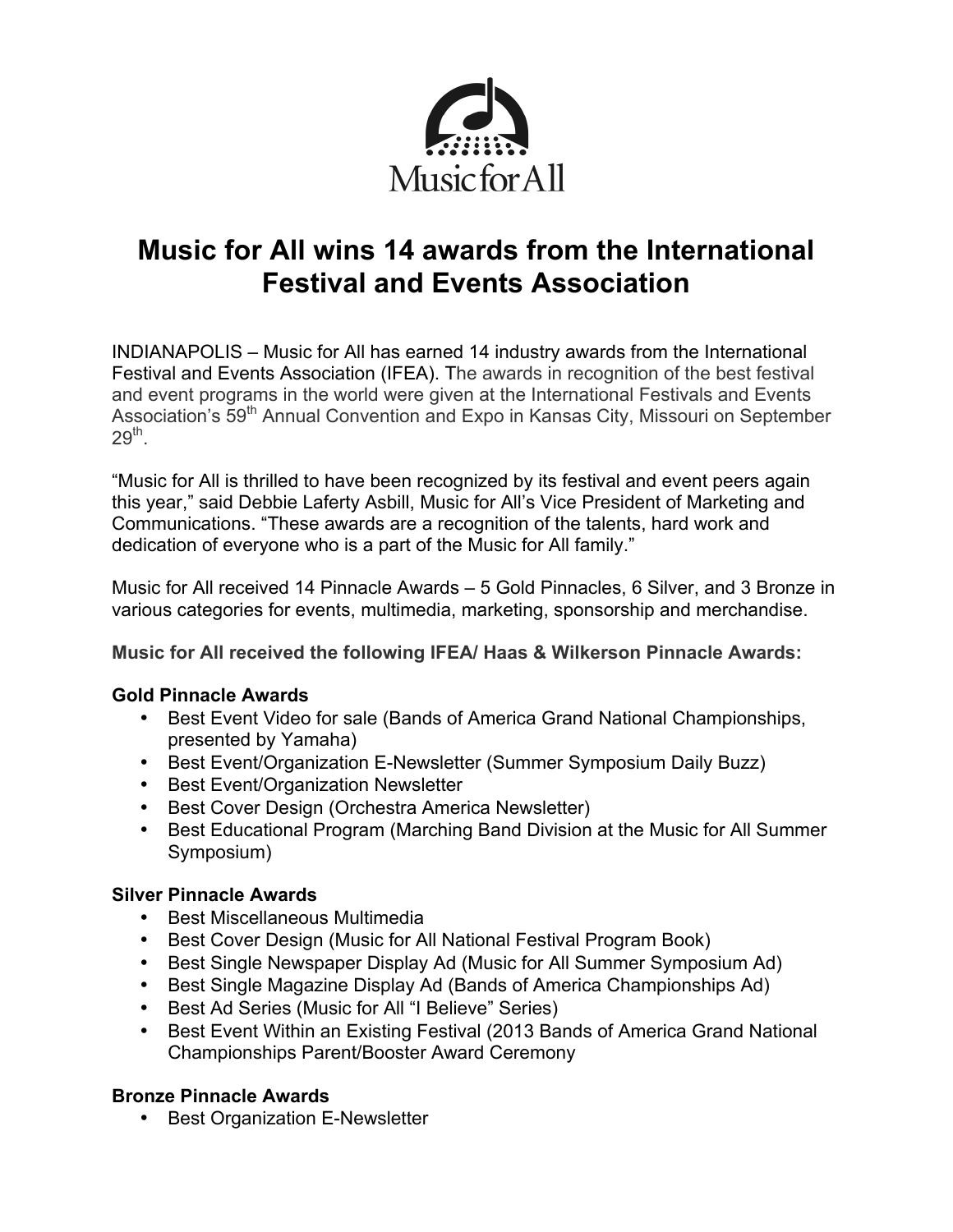- Best Miscellaneous Multimedia
- Best Promotional Brochure

The International Festivals and Events Association has more than 2,000 member festivals from around the world. Each year, the IFEA Pinnacle Awards competition honors the best special events, festival materials, promotions and ideas among the organization's membership. Winning entries came from organizations as diverse as the 500 Festival, Indianapolis, IN; Kentucky Derby Festival, Louisville, KY; Des Moines Arts Festival, Des Moines, IA; Cherry Creek Arts Festival, Denver, CO and the Pasadena Tournament of Roses, Pasadena, CA. International contenders included such diverse event organizations as the Seoul Lantern Festival, Seoul, South Korea and the World Gourmet Summit, Singapore.

## **About Music for All**

Music for All (MFA) is one of the nation's largest and most influential organizations in support of active music making. Since 1975, MFA, through its Bands of America and Orchestra America programs, has been a destination and set the standard for scholastic music ensemble performance and music education advocacy. As a 501(c)(3) nonprofit educational organization, MFA's mission is to create, provide and expand positively lifechanging experiences through music for all. MFA's vision is to be a catalyst to ensure that every child in America has access and opportunity for active music-making in their scholastic environment. MFA's programs include 20+ annual events, including the Bands of America Grand National Championships and Regional Championships for marching band, the Music for All Summer Symposium camp for students and teachers, the Music for All National Festival for concert bands, orchestra, jazz and percussion ensembles and national honor bands and orchestras.

#### **About IFEA**

Headquartered in Boise, Idaho, the International Festivals & Events Association (IFEA) is The Premiere Association Supporting and Enabling Festival & Event Professionals Worldwide. In partnership with global affiliates under the umbrellas of IFEA Africa, IFEA Asia, IFEA Australia, IFEA Europe, IFEA Latin America, IFEA Middle East (MENASA), and IFEA North America, the organization's common vision is for "A Globally United Industry that Touches Lives in a Positive Way through Celebration." The Association offers the most complete source of ideas, resources, information, education and networking for festival and event professionals worldwide. For a complete list of winners and more information on the IFEA, go to www.ifea.com.

## **Music for All Sponsor Information**

Music for All efforts are supported through sponsorships, including current partnerships with National Presenting Sponsor Yamaha Corporation of America; Official Uniform Sponsor Fred J. Miller, Inc.; Official Student Travel Partner Music Travel Consultants; Title Sponsor of Texas Championships, Texas Dairy Queen®; Corporate Sponsors Wenger Corporation; Vic Firth Company; Zildjian; Visit Indy and the City of Indianapolis, and U.S. Army; Strategic Advocacy Partner, NAMM; Associate Sponsors DANSR,;Remo, Inc.; Director's Showcase International; Delivra and Woodwind & Brasswind; and fall Supporting Sponsor Purdue University. Music for All is also supported by the Indiana Arts Commission, Arts Council of Indianapolis, the Ball Brothers Foundation, George and Frances Ball Foundation, Lilly Endowment Inc.